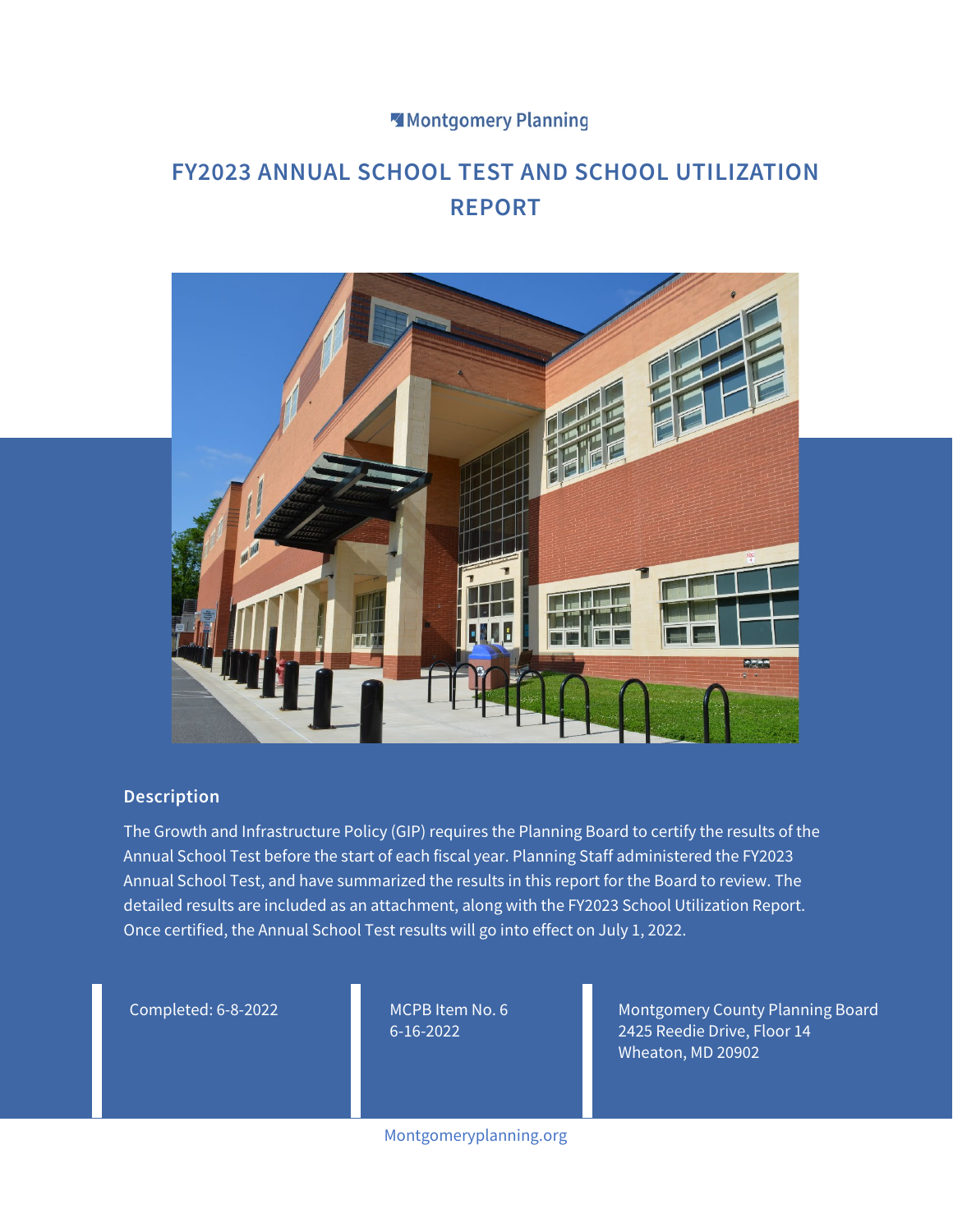| $H\mathcal{B}$ | Hye-Soo Baek, Senior Planner, Countywide Planning & Policy Division, Hye-<br>Soo.Baek@MontgomeryPlanning.org, (301) 495-2192 |
|----------------|------------------------------------------------------------------------------------------------------------------------------|
| JS             | Jason Sartori, Chief, Countywide Planning & Policy Division,<br>Jason.Sartori@MontgomeryPlanning.org, (301) 495-2172         |

#### **SUMMARY**

- The FY2023 Annual School Test evaluates the projected utilization of individual MCPS schools for the 2026-2027 school year and places the service area of those expected to exceed certain utilization level thresholds into Utilization Premium Payment tiers accordingly – Tier 1 for moderate overutilization, Tier 2 for intermediate overutilization, and Tier 3 for high overutilization.
- In FY2023, two high schools and three elementary schools will be placed in a Tier 1 Utilization Premium Payment (UPP), three high schools and four elementary schools will be placed in a Tier 2 UPP, and one elementary school will be placed in a Tier 3 UPP.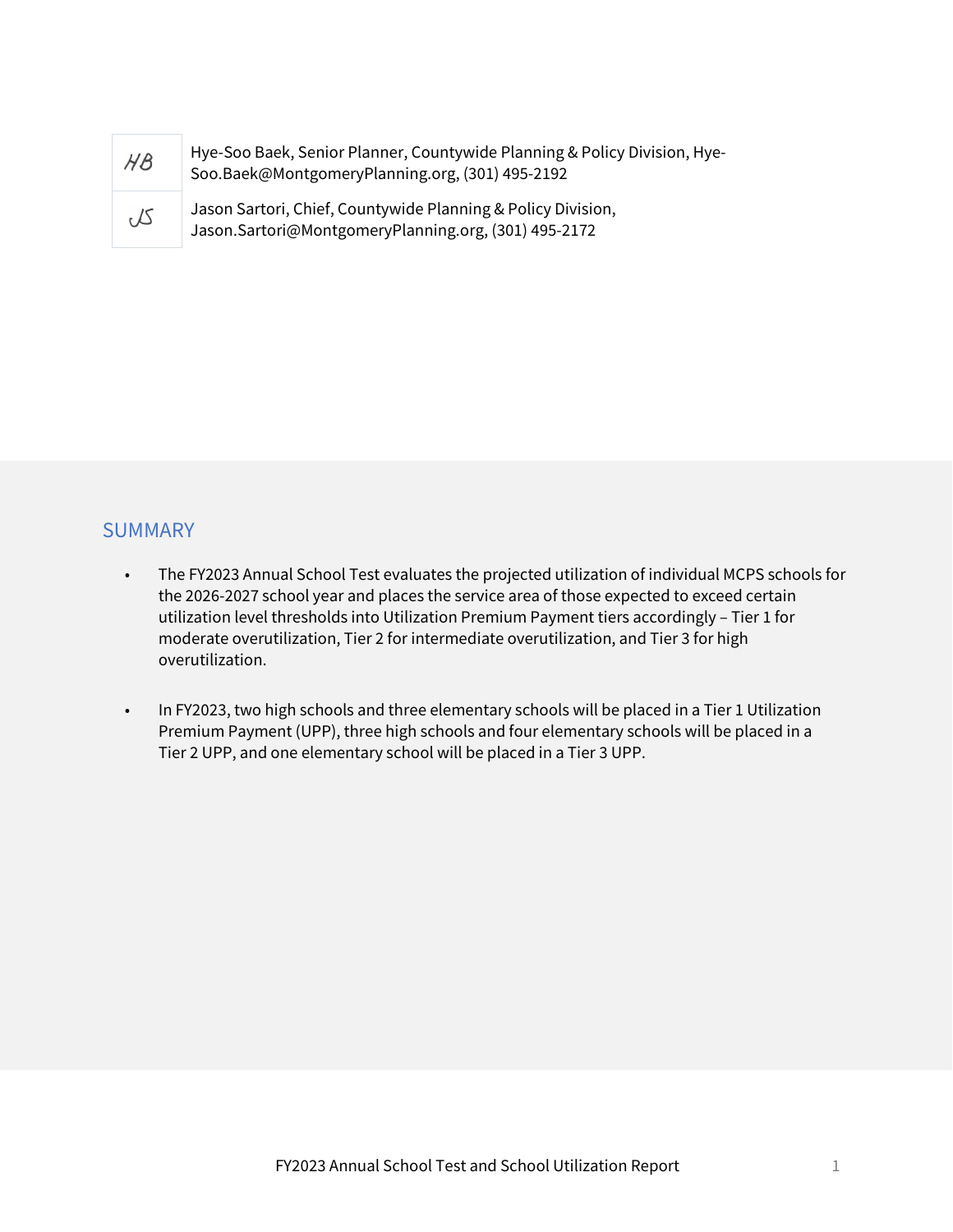#### **TABLE OF CONTENTS**

#### **BACKGROUND**

<span id="page-2-0"></span>On November 16, 2020, the County Council adopted the 2020-2024 Growth and Infrastructure Policy (GIP). Under this policy, the Annual School Test evaluates individual MCPS facilities for their projected capacity utilization 4-years in the future and places the service area of schools expected to be overutilized in a tiered Utilization Premium Payment system – Tier 1 for moderate overutilization, Tier 2 for intermediate overutilization, and Tier 3 for high overutilization.

The Test also determines each school service area's adequacy ceiling to subsequent tiers, so that development applications that are estimated to generate more students than its ceiling will have their payment factor adjusted upwards to reflect the expected number of students beyond the current tier level.

See Attachment A for the FY2023 Annual School Test results.

The GIP also requires the Planning Department to prepare a School Utilization Report at the time of the Annual School Test, which provides supplemental information about the county's public school facility usage and trends.

See Attachment B for the FY2023 School Utilization Report.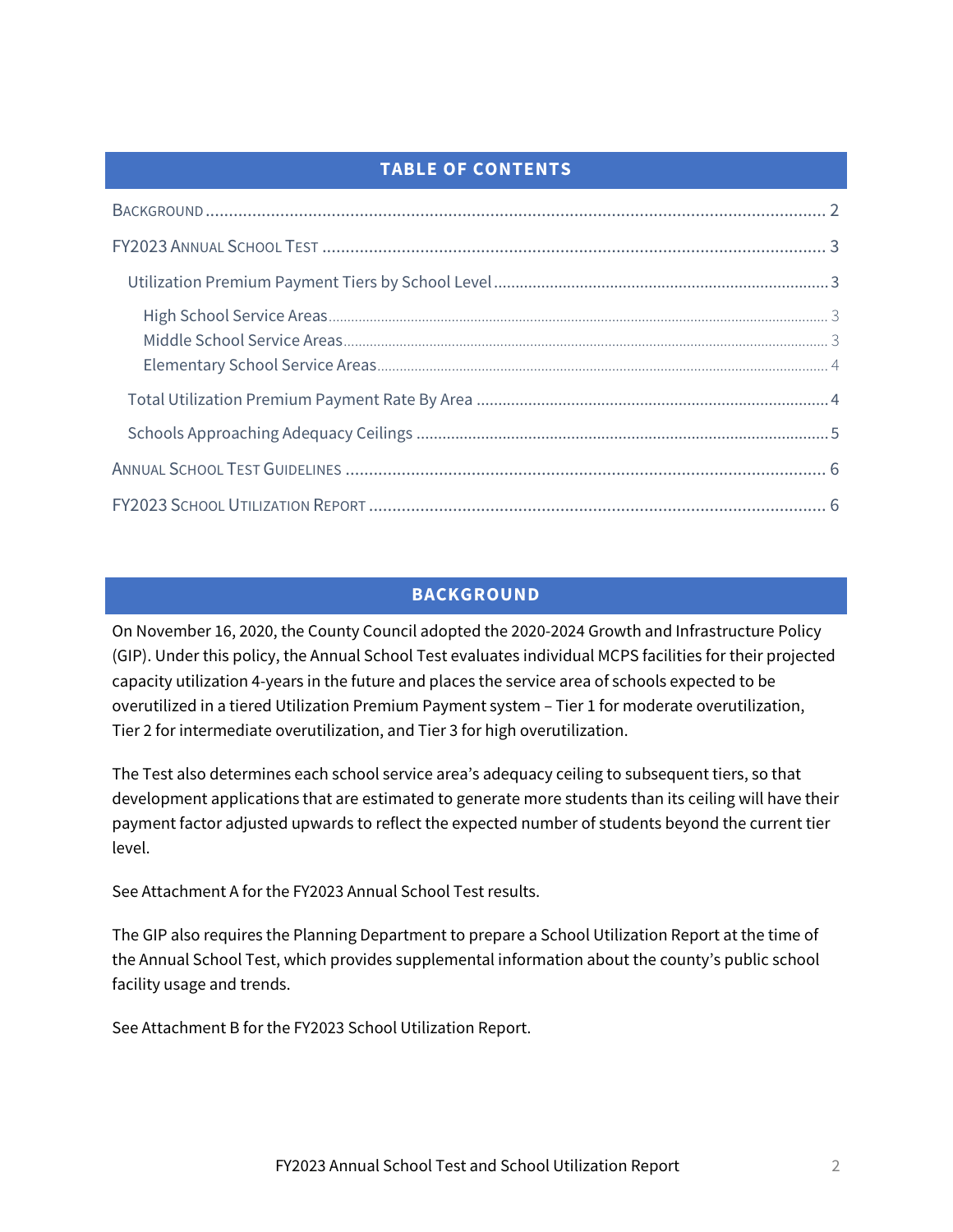## **FY2023 ANNUAL SCHOOL TEST**  DL<br><sup>DN P</sup>

#### OVERVIEW OF TEST RESULTS / UTILIZATION PREMIUM PAYMENTS

<span id="page-3-0"></span>The FY2023 Annual School Test evaluates the projected enrollment and capacity of 203 MCPS schools in the 2026-2027 school year.

#### <span id="page-3-1"></span>**UTILIZATION PREMIUM PAYMENT TIERS BY SCHOOL LEVEL**

The following school service areas will be placed in Utilization Premium Payment tiers for the duration of FY2023.

#### <span id="page-3-2"></span>HIGH SCHOOL SERVICE AREAS



#### **Tier 1 UPP**

- 1. Gaithersburg HS
- 2. Northwest HS

#### **Tier 2 UPP**

- 3. Clarksburg HS
- 4. Richard Montgomery HS
- 5. Quince Orchard HS

#### <span id="page-3-3"></span>MIDDLE SCHOOL SERVICE AREAS

There are no middle schools placed in Utilization Premium Payment tiers.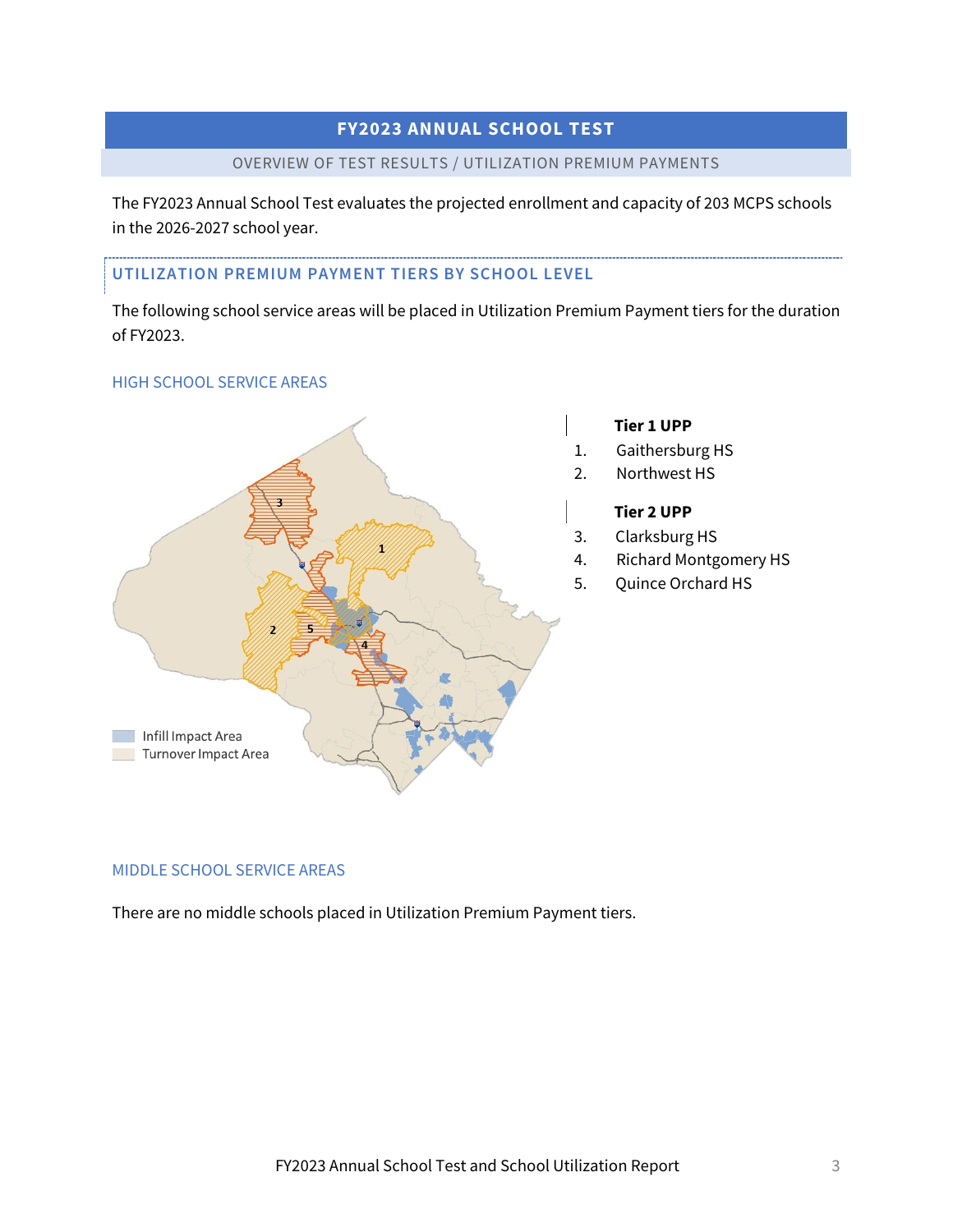#### <span id="page-4-0"></span>ELEMENTARY SCHOOL SERVICE AREAS



#### **Tier 1 UPP**

- 1. Bannockburn ES
- 2. Highland View ES
- 3. Flora M. Singer ES

#### **Tier 2 UPP**

- 4. Ashburton ES
- 5. Burtonsville ES
- 6. Flower Valley ES
- 7. Watkins Mill ES

#### $\boxtimes$  Tier 3 UPP

8. Mill Creek Towne ES

# **TOTAL UTILIZATION PREMIUM PAYMENT RATE BY AREA**

<span id="page-4-1"></span>The total Utilization Premium Payment rate of a specific area is calculated by summing the payment factor of the UPP tier for each applicable school service area. The map below illustrates how the total UPP rate ranges across the county. A residential development application may be subject to a higher rate than illustrated below if the estimated number of students generated exceeds the adequacy ceiling identified in the Annual School Test results for any of its school service areas.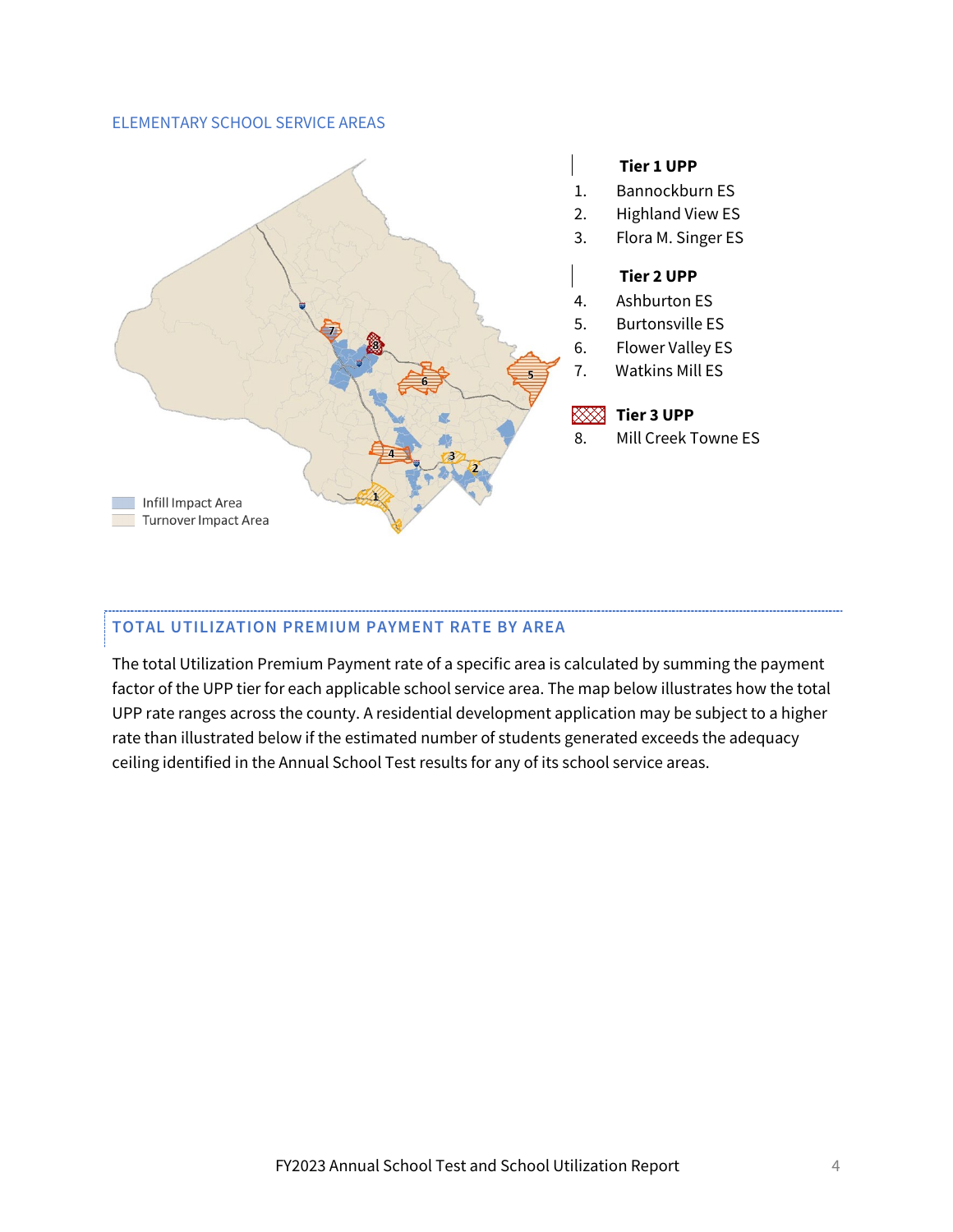

#### <span id="page-5-0"></span>**SCHOOLS APPROACHING ADEQUACY CEILINGS**

When a development application is reviewed for school adequacy, the estimated number of students generated by the proposed development is compared to UPP tier ceilings to determine if partial payments are required or if partial payments at multiple tiers are required. These ceilings are identified in the detailed school test results, and the **Annual School Test Guidelines** explain how partial payment factors are calculated.

For FY2023, the following schools are within 15 projected students of the next payment tier:

- Bannockburn ES 11 students from Tier 2
- Farmland ES 7 students from Tier 1
- Highland View ES 8 students from Tier 2
- Lake Seneca ES 4 students from Tier 1